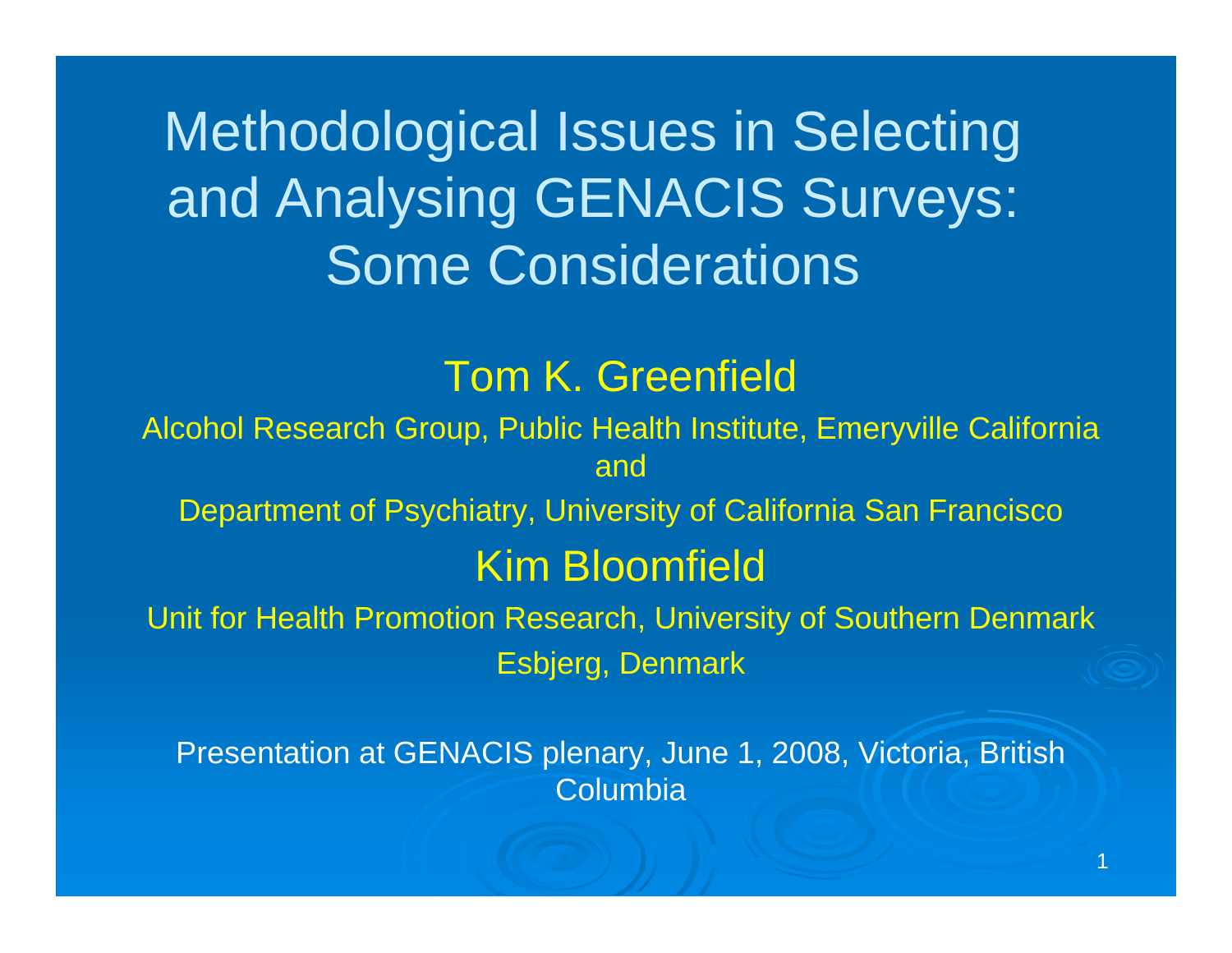### **Overview**

Here we take up some thorny methodological issues related both to Selecting and Analyzing GENACIS surveys.

We raise a number of questions for which there are as yet no clear consensual answers, to spark discussion

At the end we give an example involving a HLM analysis taken from work being presented in the main meeting:

Greenfield, TK, Bond J, Ye Y, Lapp B, Nayak M, Kairouz S, Rehm J, Monteiro MG, Obot IS, Plant M, Rahav G, Kuendig H, Kuntsche S, Ibanga A, Allamani A, Vidal A, Wilsnack S, and Ahlström S. "Gender differences in public and private drinking contexts: a multi-level GENACIS analysis." Paper presented at the *34th Annual Alcohol Epidemiology Symposium of the Kettil Bruun Society for Social and Epidemiological Research on Alcohol, Victoria BC Canada, June 2-6*.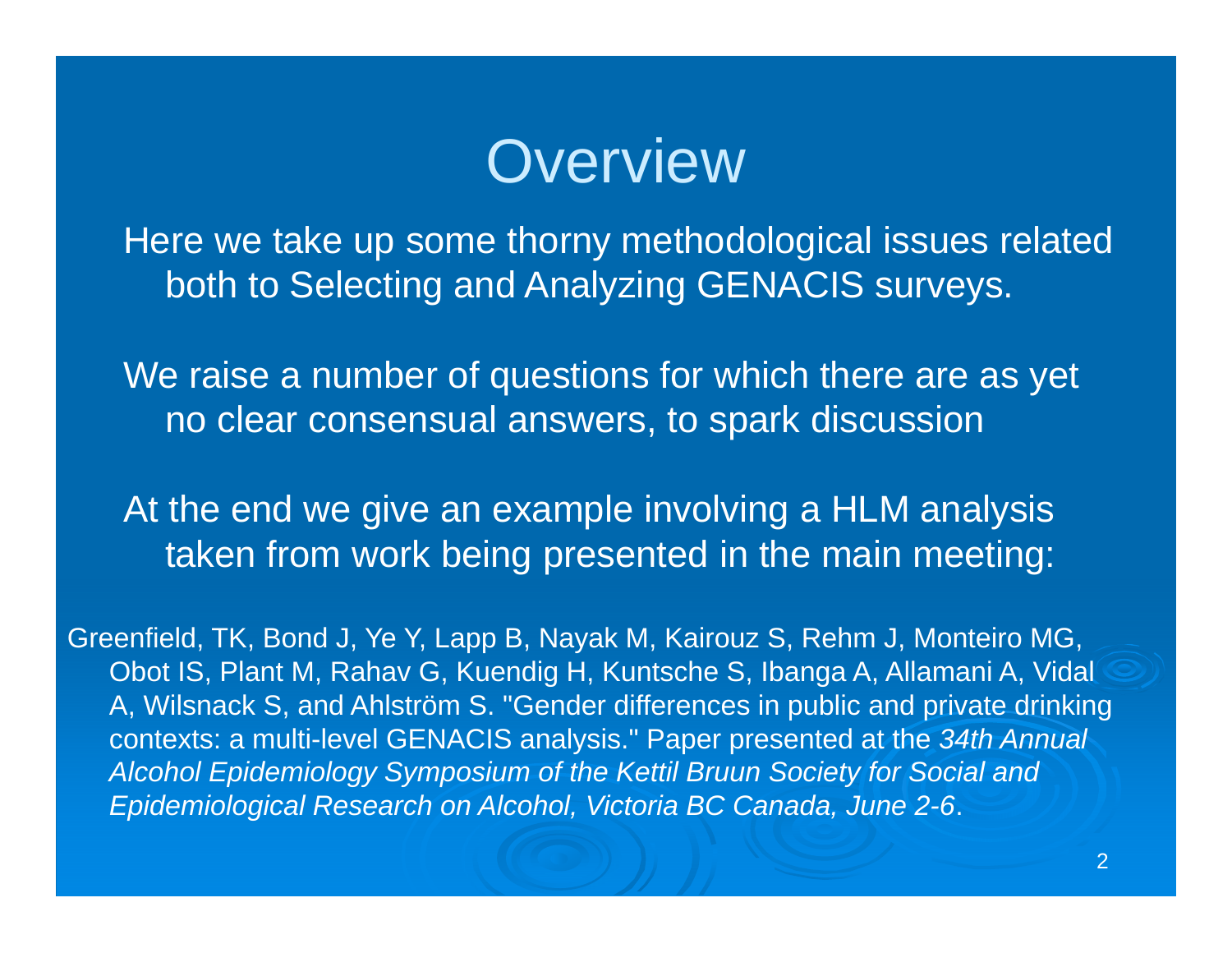### Point of departure

#### **> Decision rule:**

 $\bullet$  In deciding which data sets to use in a GENACIS analysis, one should first rely on the criteria found in the guidelines for participation in the GENACIS project (see sample characteristics and survey methods) as a "gold standard".

#### $\triangleright$  These include:

- a sample size of at least 1000
- inclusion of men and women (18+ years)
- use of probability sampling
- national sample preferred
- 70% + completion rate
- Use of GENACIS expanded core questionnaire (or at least core).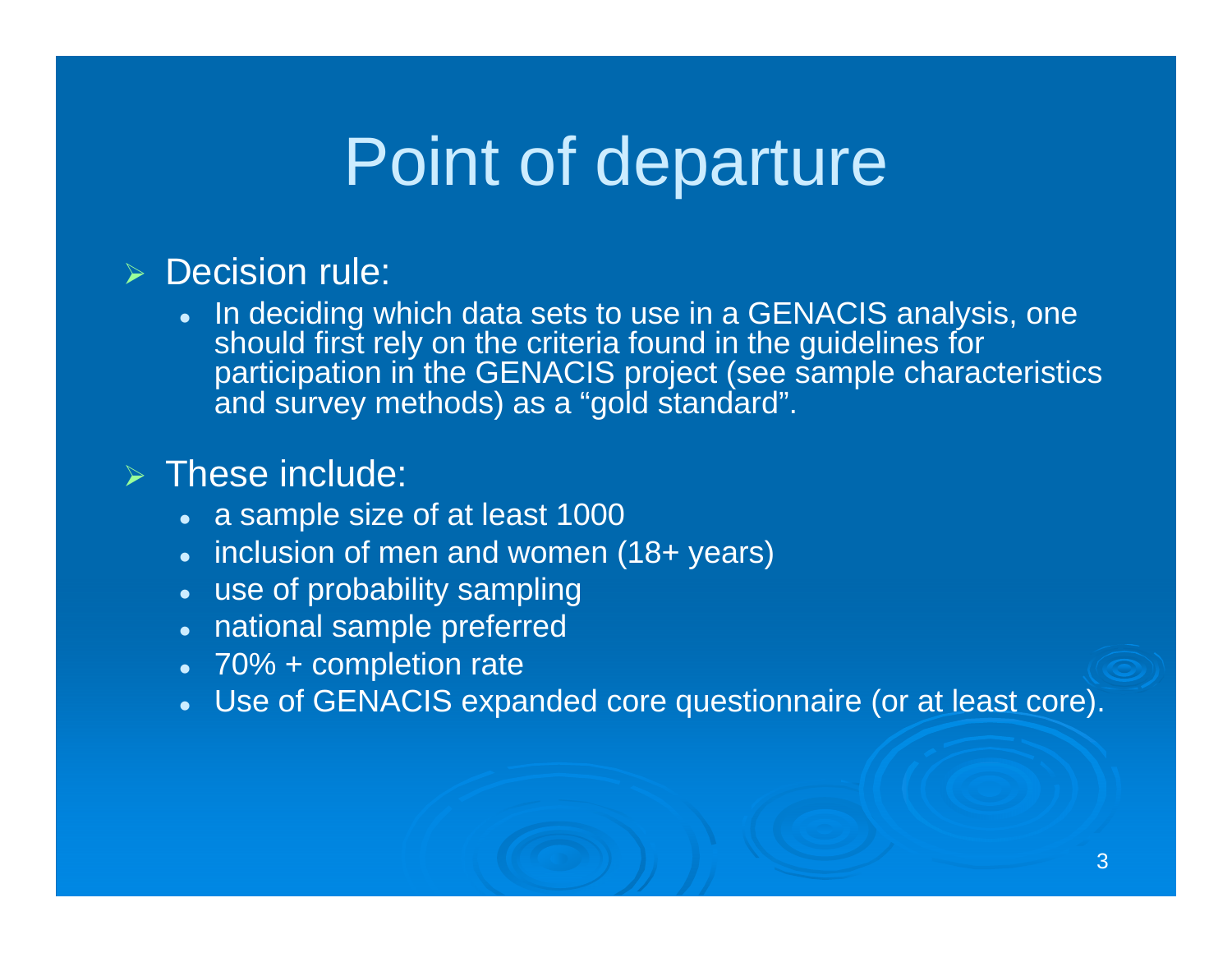- When not all desired countries or variation can be achieved using the above criteria, then the following should be considered in selecting the next best samples for your analysis:
- 1 Compatibility of variables, especially if survey isn't core questionnaire. Can the variables be considered "close enough"? Are any 'fixes' legitimate or possible? Some variables may be fundamentally flawed – avoid?
- 2. Survey year (Epoch/type of the survey). Some non-GENACIS data sets (e.g., ECAS, France) in GENACIS data bank but may not have comparable variables (e.g. Austria). Several countries have newer, better data (e.g., for US use 2000 rather than 1995 NAS; Brazil).
- 3. Sampling frames in many cases are not truly national; some are region/s, state/s, or even town/s (how broad, i.e., estimated coverage? How representative?) Designs and methods differ. Some areas selected as 'heavier drinking'. Consider how best to analyse and report the results when not representative of country. Should some analyses stratify by region?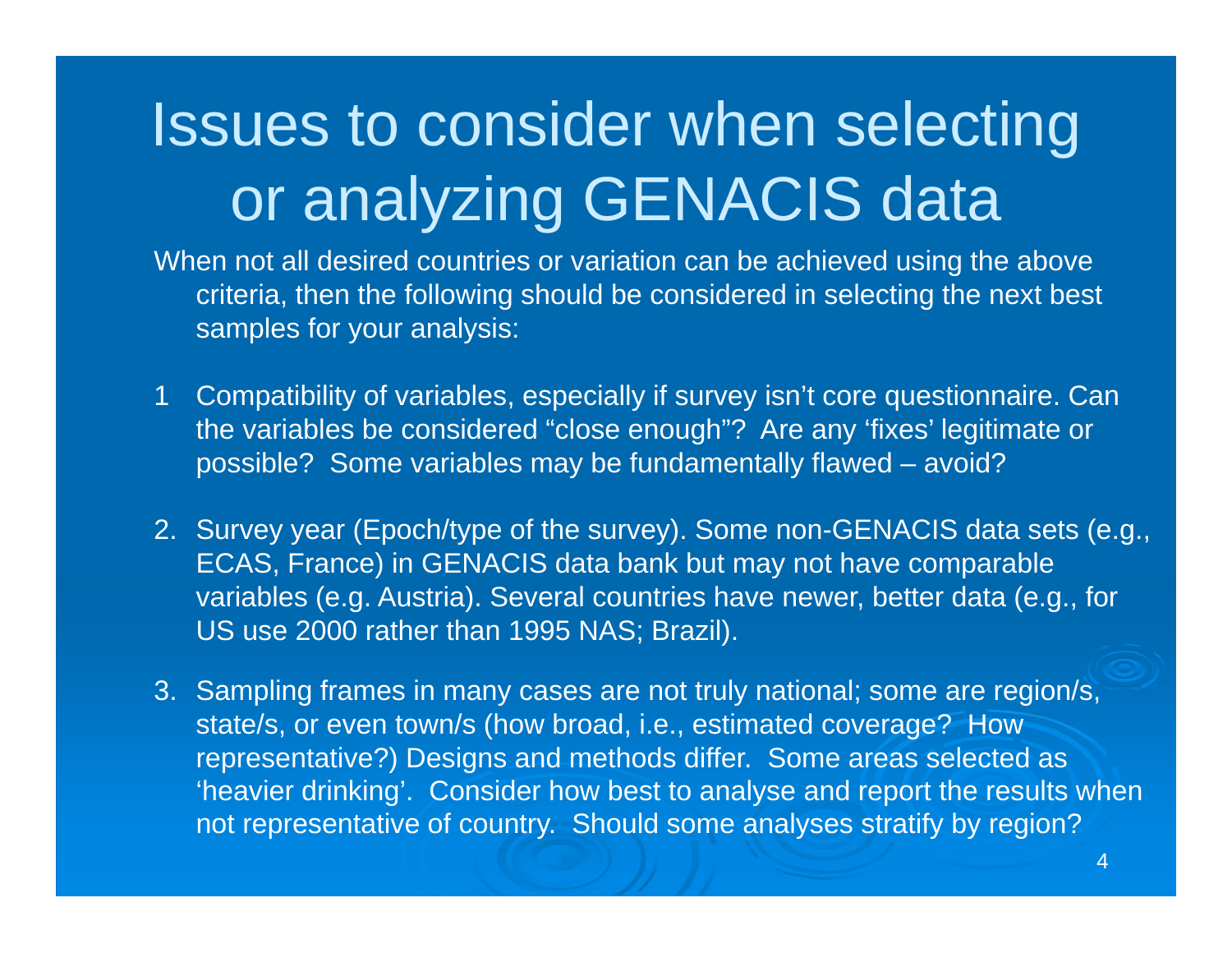- 4. Sampling designs differ (e.g., household multi-stage, clustered vs. RDD). Some are "unique". Response rates, if reported, may mean different things (e.g., cooperation rate vs. true response rate). Response rate inherently means different things in different survey designs. Is weighting needed (depends on purposes); but quality of weights may differ.
- 5. Interview modalities differ: telephone, face-to-face; postal; mixed.
- 6. Age ranges included differ (18-65 or wider age range?). Consider restricting age range—all ranges seem to include 18-65 (check?).
- 7. Distributions of men and women differ. Some face-to-face interviewing conducted only during daylight hours for safety reasons; in these cases, who were the men included?—out of work or underemployed? Retired? Sick? Stay-at-homes?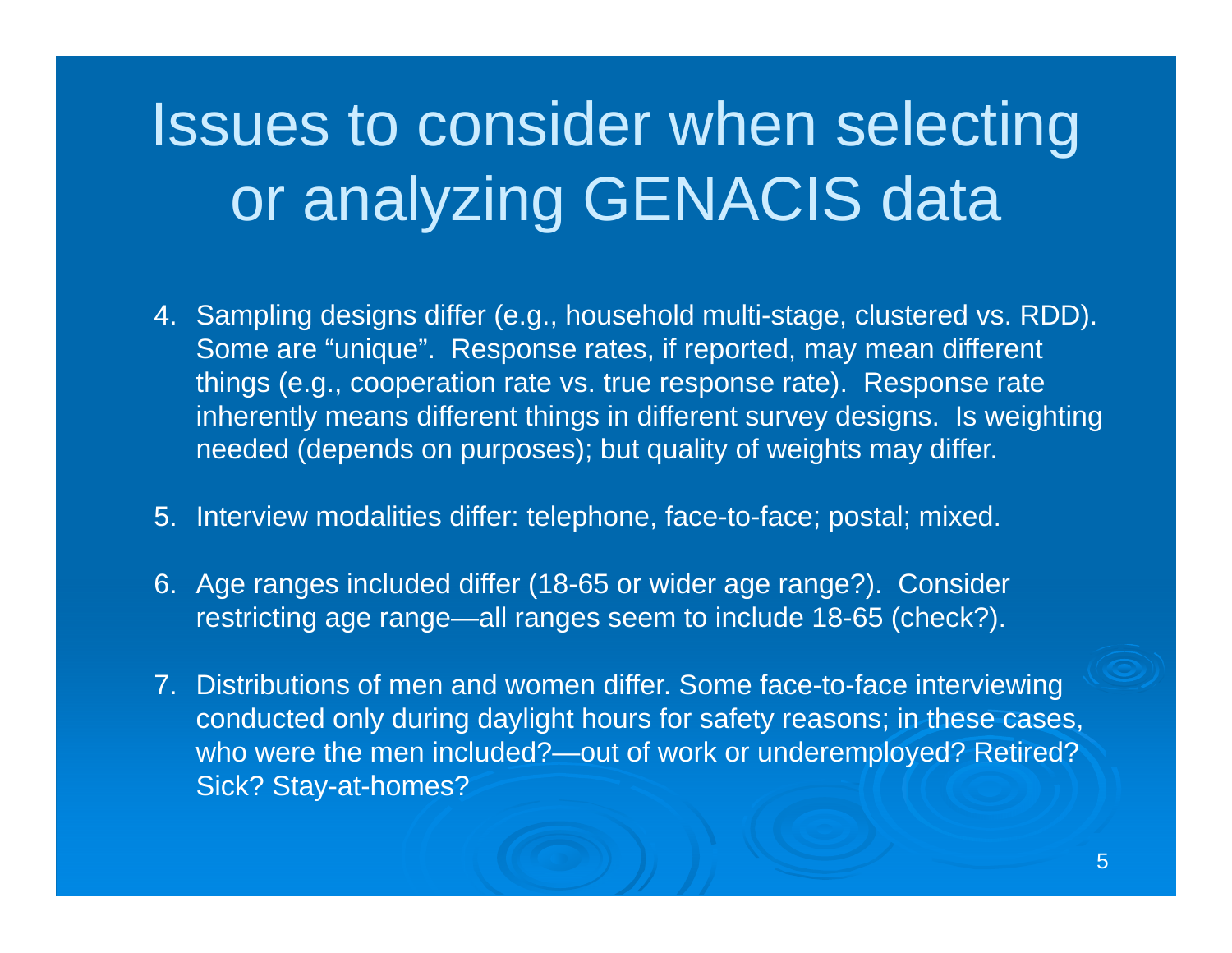- 8. Rates of drinking in some places vary greatly by gender—are all demographic subgroups sufficiently represented among women and are women drinkers subgroups adequate (subgroup analyses by gender may need to consider Ns)
- 9. Missing data—is the amount small enough to ignore? Multivariate analyses compound the problem. Are there possibilities for imputation? Methods to use
- 10. Should methodological differences be taken account of, and if so how?
- 11. Given regional, state, local or other sampling frame, how best to characterize "contextual" or "cultural" influences? Country-level or survey aggregated values